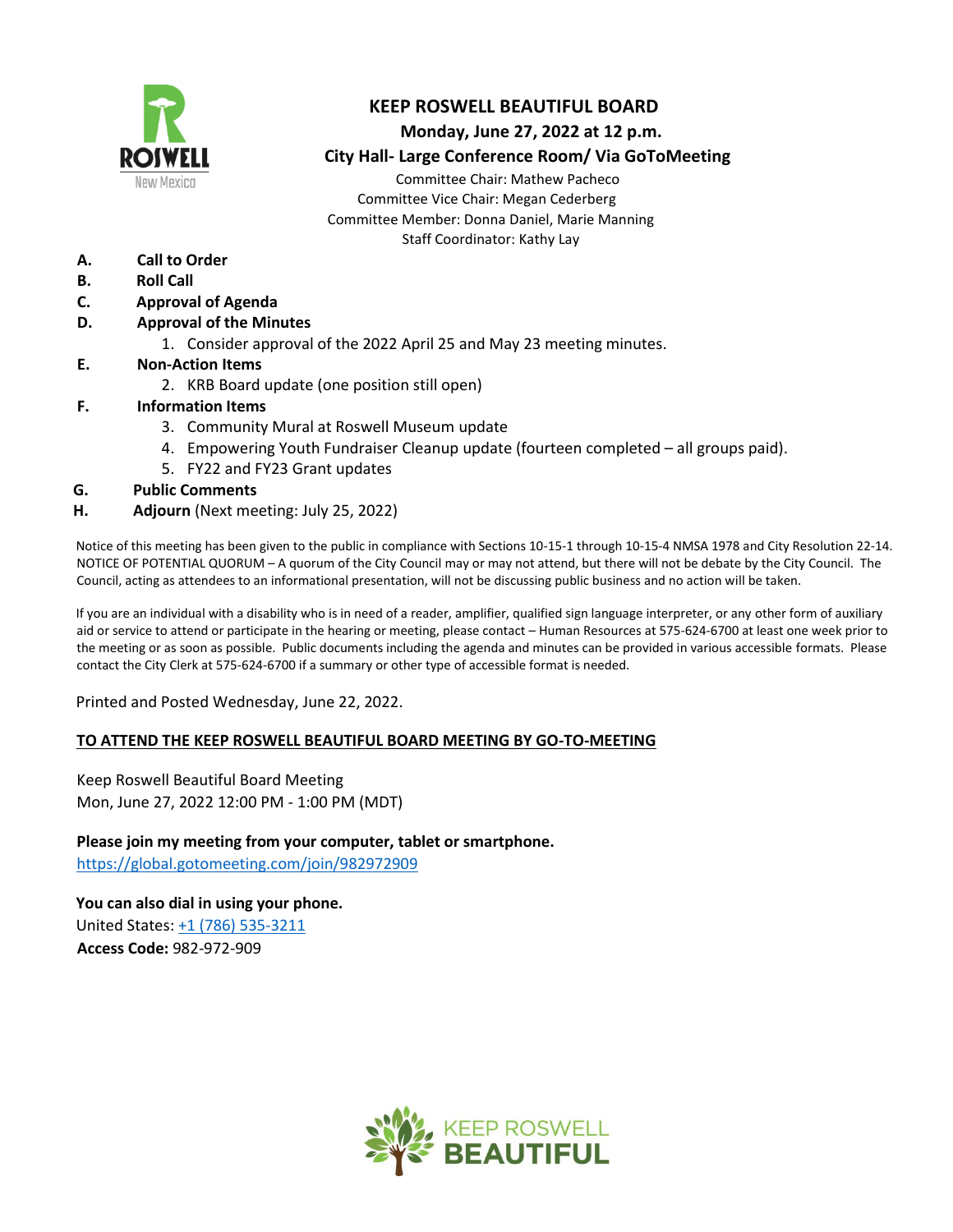

## **MINUTES OF THE KEEP ROSWELL BEAUTIFUL BOARD**

 Via GoToMeeting or City Hall April 25, 2022 - 12 p.m.

## **A. Call To Order**

Board Chair Matt Pacheco called meeting to order at 12:08 p.m.

## **B. Roll Call**

The following were present: Members: Member Donna Daniel via GoTo Meeting, with members Mat Pacheco and Megan Cederberg in person. Staff: Kathy Lay Guests: Marie Manning via GoTo Meeting, with Larry Connolly, Rita Kane-Doerhoefer, and Juno Ogle in person.

## **C. Approval of Agenda**

Member Cederberg made a motion to approve the agenda for the April 25, 2022, KRB meeting, Member Daniel was the seconded. A voice vote was unanimous and the motion passed.

#### **D. Approval of Minutes**

Member Cederberg made a motion to approve the minutes of the January 31, February 28, and March 28, 2022 meetings, Member Daniel was the seconded. A voice vote was unanimous and the motion passed.

#### **E. Action Items**

 2. Member Daniel made a motion to approve recommending current board members Pacheco and Cederberg to serve a second term as KRB board members, Member Cederberg seconded.

A voice vote was unanimous and the motion passed.

 3. Members discussed application by Israel Stephens for KRB Board. Member Cederberg made a motion to invite Mr. Stephens to the next board meeting to meet Mr. Stephens prior to voting on making a recommendation on his application, Member Pecheco was the seconded.

A voice vote was unanimous and the motion passed.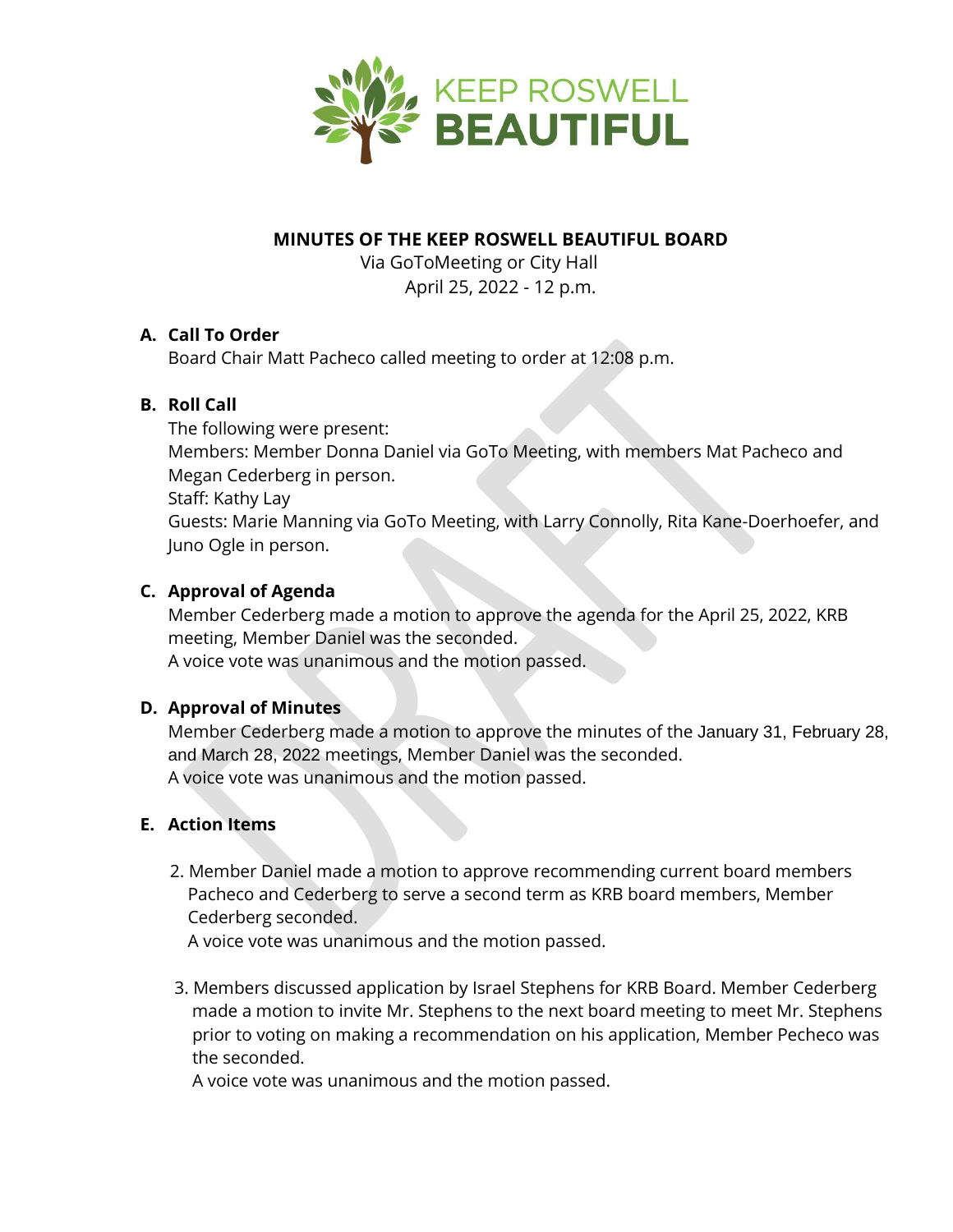

#### **F. Non-Action Items**

4. Discussion of Arbor Day tree seedling giveaway. *Kathy Lay reported there were 33 volunteers and 700 seedlings were given away, along with the donated "Toss No Mas" car trash containers, totes, and LED lightbulbs,* 

## **G. Information Items**

- *5.* Community Mural at Roswell Museum. *Kathy Lay informed the board that the mural is in progress with expected completion in 4 weeks.*
- *6.* Empowering Youth Fundraiser Cleanup update. *Kathy Lay informed the board that the fourteen grant funded cleanups have been completed and a total of 217 youth with 56 adults assisting cleaned up 95,279 lbs. of trash.*
- *7.* Project ideas for FY 23 grant application. *Kathy Lay reported that the grant was completed and submitted the first of April.*
- 8. Invitation to speak at Sierra Middle School February 16. *Kathy Lay reported that she spoke at Sierra Middle School to 160 students educating them about litter prevention, ways to reduce plastic use, and about cigarette butt litter facts.*
- 9. Invited to apply for NM Clean & Beautiful Advisory Committee Kathy Lay informed the board she has been asked to apply for the NM Clean & Beautiful Advisory Committee and that she submitted her application.

#### **H. Public Comments**

Member Daniel shared about meeting at Roswell Museum to discuss Yarn Bombing art installation.

Larry Connolly discussed the Roswell Realtors possibly making a donation for the purchase of reusable totes, and asked about the possible purchase of dog bowls and dog waste bags with KRB logo to pass out at parks during youth sports games.

Rita Kane-Doerhoffer shared about recent cleanups, youth group cleanups, and other projects Keep Chaves County Beautiful has been working on in the City and County and about volunteer engagement.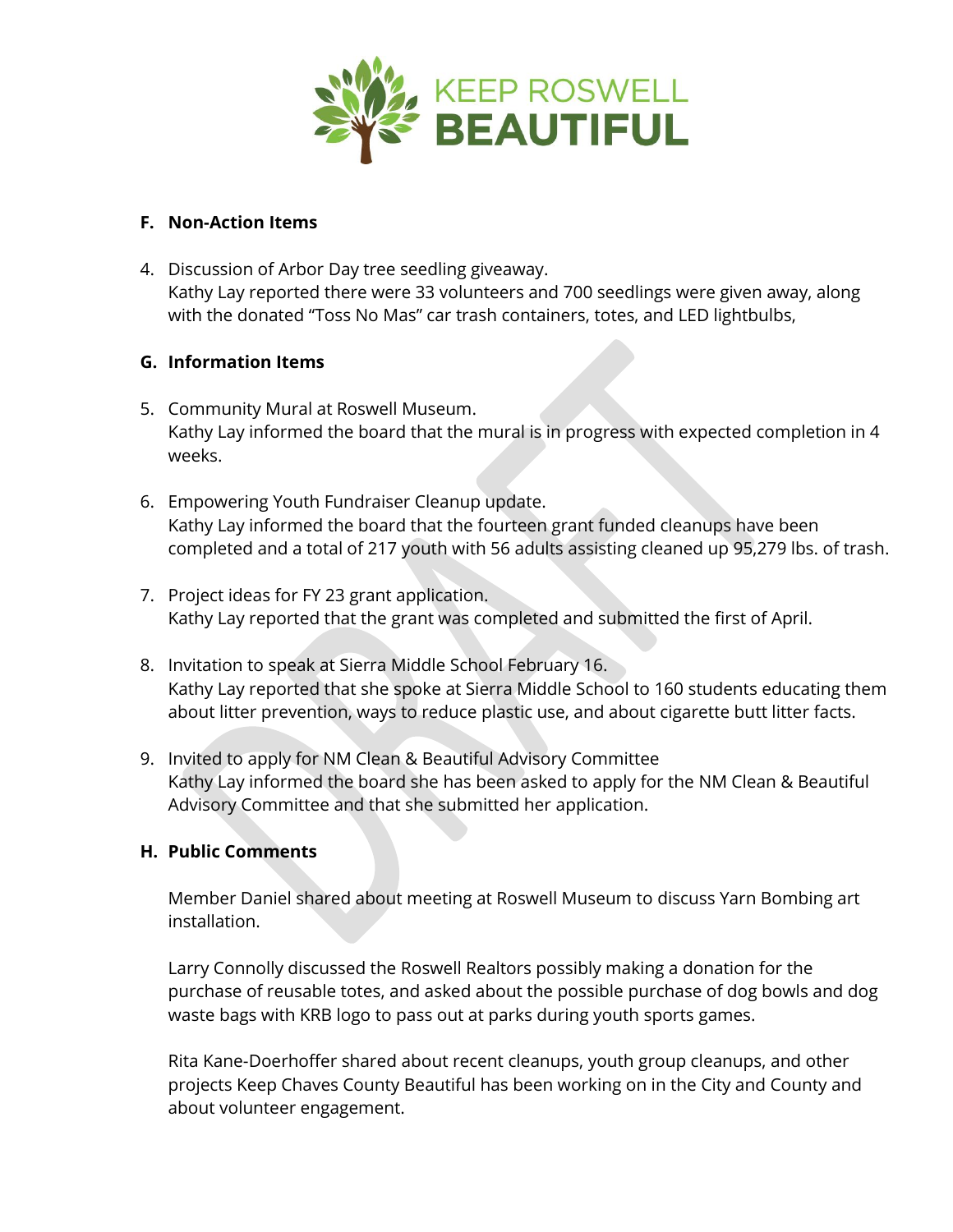

# **I. Adjourn**

Member Pacheco made a motion to adjourn, Member Daniel was the seconded. A voice vote was unanimous and the motion passed. Meeting adjourned at 12:38 p.m..